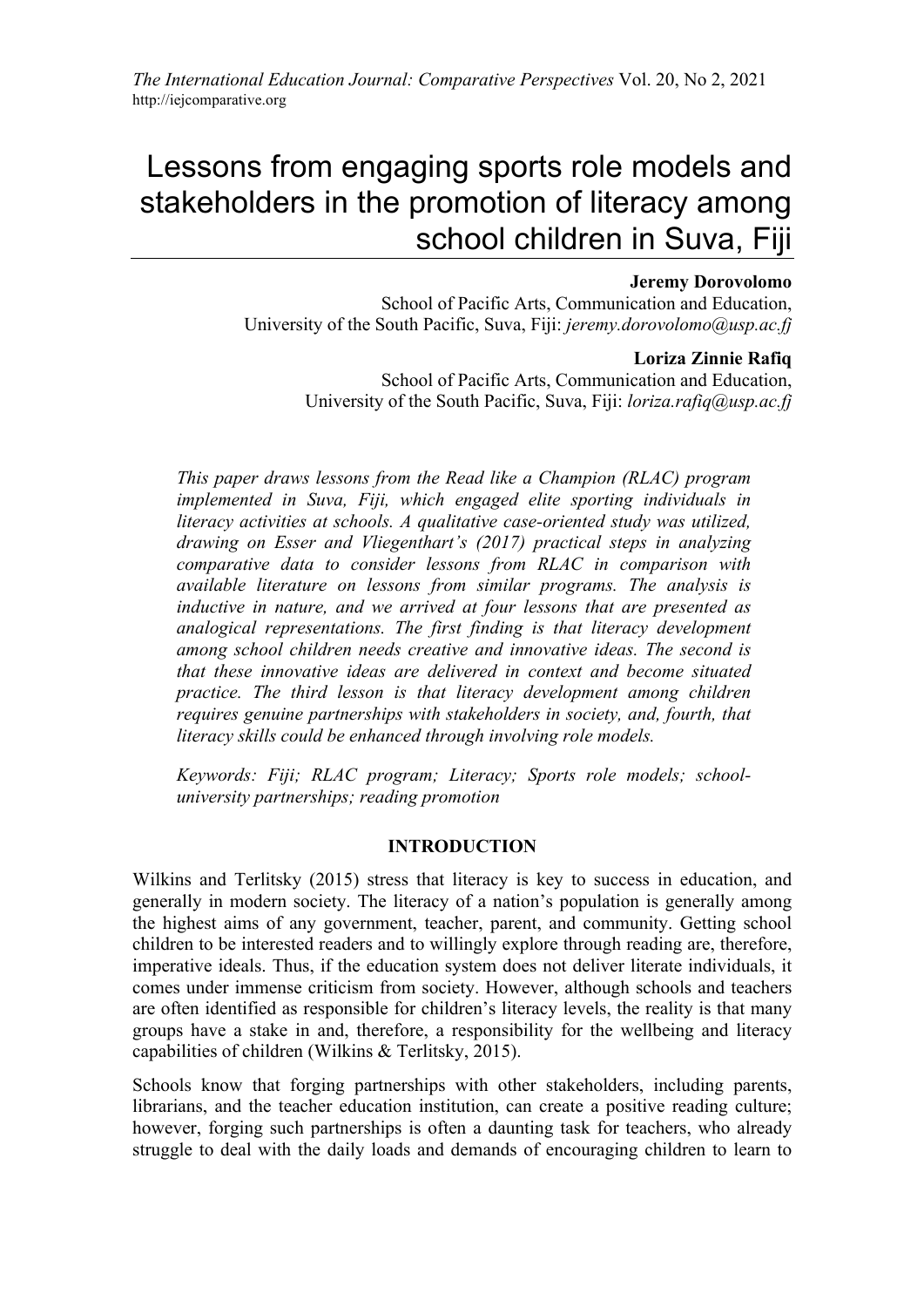read and to read to learn (Valenza & Scheuer, 2017). Valenzia and Scheuer (2017) also stressed that building a reading culture does not happen by itself but through activities that engage and motivate young readers, such as having book clubs, poetry slams, or hosting author visits: "When we stop to consider the potential for powerful partnerships, we envision possibilities that involve us combining forces––both the art and the sciences of those forces––and leveraging synergies to build powerful cultures of literacy" (p. 16). Leveraging synergies needs to be innovative and with acceptance that partnerships can go beyond the triad of teachers, students, and parents. In the context of this study, the innovation is to include elite sports persons to encourage reading and comprehension.

In Fiji, where the programme that is the subject of this case study is located, English is predominantly a second language. In Australia, where the inspiration for the program was drawn from, there is an increasing number of children in classrooms where English is not the first language. An example from Canada can help emphasize the salience of partnerships in a context in which English is a second language. For the Inuit community, the partnership between the public library, the local childcare society, the literacy council, parents, cultural groups, volunteers, and the local government, saw the establishment and operations of the after-school homework club (Crockatt & Smythe, 2000). This after-school club facilitates activities such as reading stories and doing arts and craft for disadvantaged children. Crockatt and Smythe (2000) found that such afterschool club activities made a difference to children and families. Furthermore, by uniting youth with elders and oral tradition and history, the program was able to insert important local knowledge into the club. As Crockatt and Smythe (2000) stressed, "we cannot expect families to value reading stories unless their stories are valued, in whatever form they may come" (p. 10).

Pihl et al. (2017) asserted the need to reconceptualize literacy education and view literacies as social practices rather than merely skills to be acquired. Key to this reconceptualization is, again, partnerships with stakeholders, including schools, libraries, the community, and other entities. Moreover, part of this reconceptualization is to have "teacher professionalism based on inter-professional collaboration" (Pihl et al., 2017, p. 1). In partnerships to promote literacy, a major challenge is to ensure that the reading and writing activities are meaningful and enjoyable. The choices of books should enable positive conversations and take the interests of pupils into account (Janiak, 2003). In a study involving 1,876 pupils, Janiak (2003) found that children who interacted with a stakeholder outside of the classroom in a structured and continuous manner, such as with parents, read more positively, confidently, and proficiently in school than those who do not read frequently with significant others.

Chai, et al. (2020), based at a US university, worked in partnership with a particular district to audit their literacy needs for K-5. The purpose of the authors' study was to gauge the available resources and how best they could be utilized by stakeholders. They hoped that the input they had on this audit would contribute to a balanced literacy framework (a balanced literacy approach, here, stems from the philosophical belief that reading and writing are developed in multiple environments (Chai et al., 2020)). Chai et al. (2020) stressed the importance of universities creating partnerships with the local school districts with mutual respect and trust. It is through conducting a literacy audit in partnership with local districts that plans can be data-driven to ensure logical and reasoned instructional practices (Chai et al., 2020). They advised that with university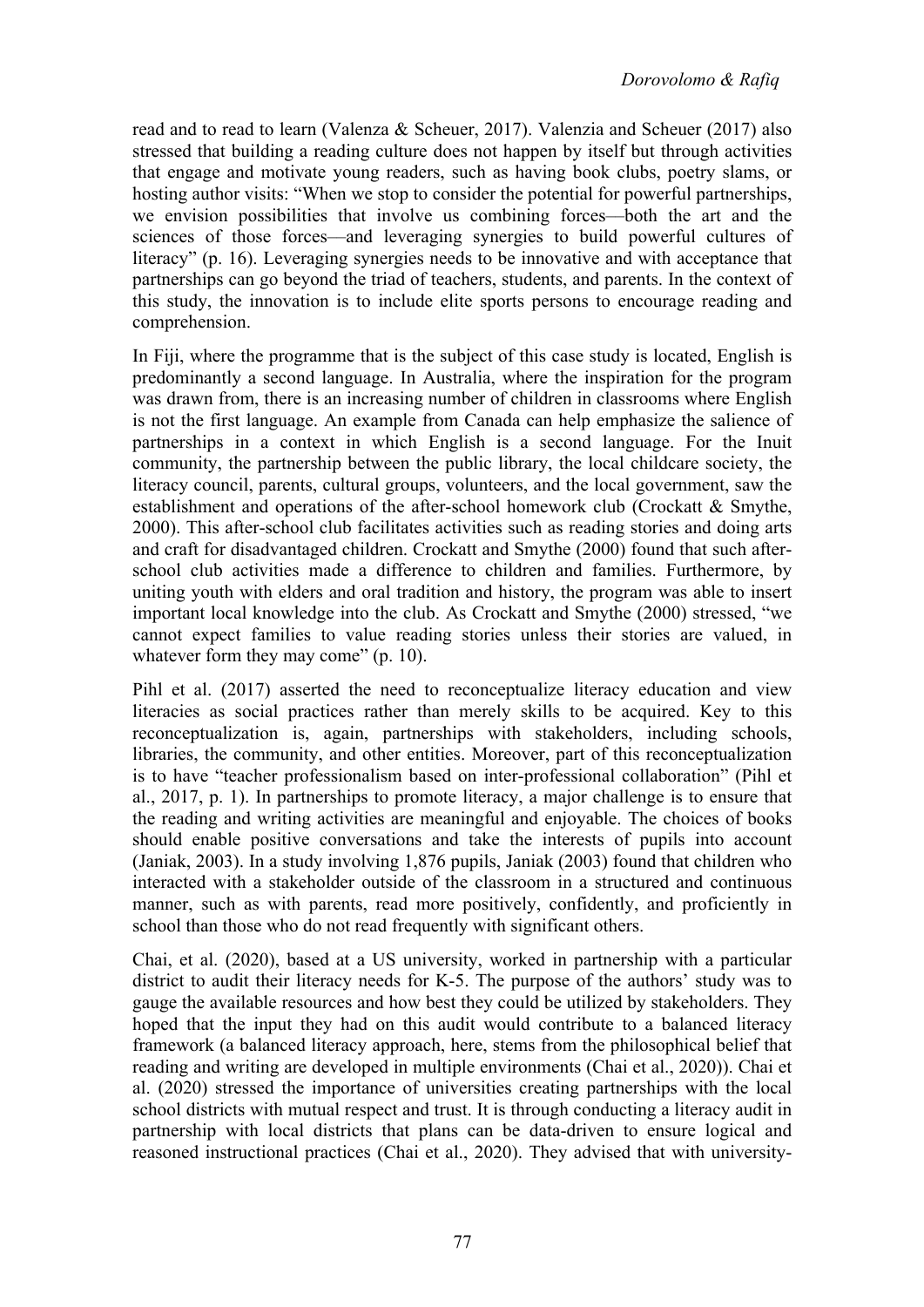district partnerships it is pertinent that ongoing professional development opportunities are offered to schools and not the *one-and-done* model, because students are not the only learners (Chai et al., 2020). Moreover, Meyers et al. (2015) highlighted the value of professional partnerships with teachers at primary schools for improving the literacy levels of school children; they found that such partnerships resulted in improvements in children's literacy performances, and teachers felt the collaboration had strengthened their teaching.

In the coaching model, the coach is viewed as an expert working with teachers to help teachers reach required literacy standards for pupils. Meyers et al. (2015) advocated the partnership model rather than a coaching model. The coach is a content expert who uses student data to plan methods to improve the skill set of the teacher (Meyers et al., 2015). However, Meyers et al. (2015) underlined that, in the partnership relationship, there is a "connection between coach, teacher and students. Crucially, the focus is studentcentered and aims to provide individualized, long-term professional development that emphasizes appropriate instruction that includes differentiated strategies based on the needs of the students" (p. 149). The focus is ultimately students, but the partnership involves the partner, teacher, and students themselves. Too often, teachers must teach to high stakes exams rather than focus on literacy and literacy skills for their own sake. Thus, Meyers et al. (2015) pointed out that the partnership model can help teachers move away from teaching to high-stakes exams and focus on those identified as underperforming children as well as those with disabilities. Pomerantz and Pierce (2019) noted the importance of the state and government consciously intervening in low-performing schools in literacy. They suggested that this can be done by conducting a needs assessment, providing professional development for teachers, and evaluating the effectiveness and impact of the professional development activities. The authors implemented this idea at a low-performing school in literacy for two years as well as stressing the need to account for contextual factors of the schools. The results were that teachers improved in their practice and students gained increased reading opportunities, which helped their literacy skills.

Ronkainen et al. (2019) studied Finnish students and found that students viewed elite athletes as role models in addition to certain members of the family. The elements of work ethics, commitment, ambition, and achievement are vital elements that make elite sports individuals good role models (Ronkainen et al., 2019). It should be noted that elite sports persons are not always viewed as role models, as shown in research such as that by Vescio et al. (2005), who studied 357 female students at Sydney schools. The authors found the majority of students do not perceive elite sports personalities as role models but do so for family members. Lyle (2009), however, strongly asserted that appropriate elite sports performers are powerful role models in their behaviour and for the success and achievement they convey. Smoll (2015) noted that whether elite sporting individuals see themselves as role models or not, they are role models, good and bad.

This study aimed to elicit lessons from a program that use elite athletes to promote literacy at school. The program, Read Like a Champion (RLAC), was implemented in a school in Suva, Fiji. The RLAC utilized various elite Fiji sports individuals to promote reading and comprehension to class three pupils at a school in Suva (Rafiq & Dorovolomo, 2020). Studies that use elite sports persons as partners to help promote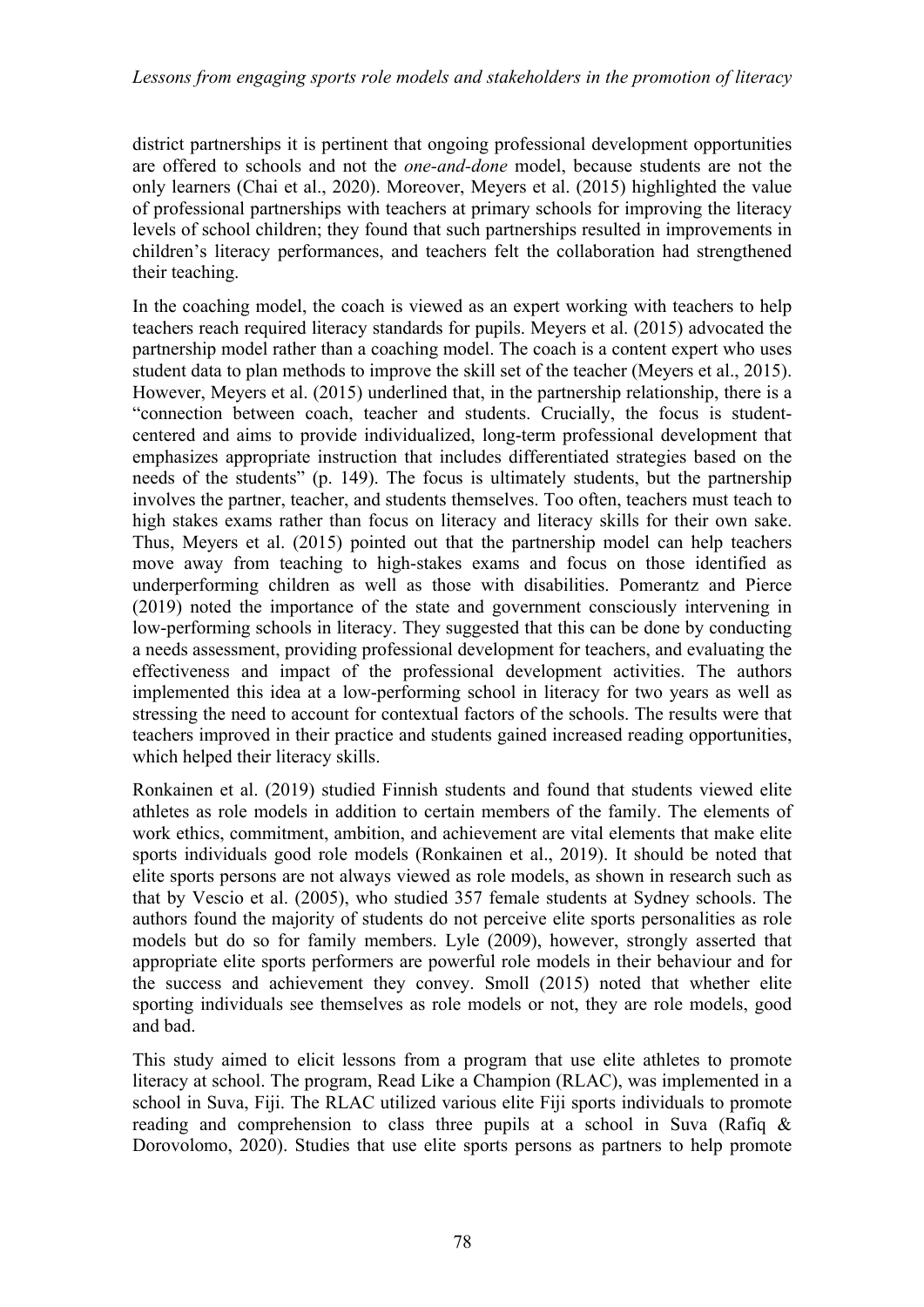literacy at schools are not commonplace. RLAC was inspired by the Read Like a Demon (RLAD) initiative, which was implemented in Melbourne, Australia and involved the Melbourne Football Club, commonly known by the nickname of the Demons, to promote literacy activities at schools and libraries (Fulco & Lee, 2010; Kirkby et al.,  $2018$ <sup>1</sup>. A number of examples of using sporting teams to promote reading exist elsewhere, including using the English premier league, which had professional footballers advocate the love of reading among schoolchildren (Premier League, 2015). UK rugby targeted 9- to 11-year-olds at schools to help motivate reluctant readers (National Literacy Trust, 2021a), and the UK Football Association focused on girls aged 5 to 8, encouraging them to learn both soccer and be engaged in storytelling (National Literacy Trust, 2021b). Implemented across Australia and New Zealand, the National Rugby League (NRL) aims to have children have fun reading and it delivers its literacy program to over more than 70 schools (Gabor, 2016). These programs will be analysed in more detail in the discussions later.

### **METHODOLOGY**

The intention of this study was to arrive at lessons from the RLAC literacy program, elicited, in part, through a comparative analysis of lessons drawn from literature on similar programs. This was done in a similar manner to that employed by Jetton et al. (2008). In this conception, literacy is motivational, literacy is a lifelong pursuit, and literacy is constructive. This study incorporates the ideas that literacy should be taught through innovative ideas, literacy should involve partnerships, literacy needs role models, and literacy should be thought of as a contextual, every day situated practice. Jetton et al. (2008) promoted the notion that teacher educators at university should proactively form partnerships with prospective teachers, district education officers, school leaders, and schoolteachers. Jetton et al. (2008) found that by doing so, they were able to collaboratively create a vision for literacy for the schools they worked with and helped reshape the manner in the way the curriculum is delivered. In this, the students and prospective student teachers were also part of the learning community, and this helped transform the literacy experiences of school students. Jetton et al. (2008, p. 329) asserted that those working together should be equal partners and have a shared vision for literacy. In the partnership, they agreed on the following vision of literacy: first is the idea that *literacy is constructive,* in that readers and writers do have existing knowledge to construct meaning; second, the vision states that *reading is fluent,* which seeks to get readers and writers to be proficient at whatever level they are currently at; third, the vision recognizes that *literacy is strategic* and students are able to access and engage in purposeful reading and writing to construct meaning; fourth, *literacy is motivated* where children are interested, informed, and capable of communicating what they read and write effectively; and fifth, *literacy is a lifelong pursuit* in which children are able to continue to develop, refine and enjoy reading and writing for a lifetime. According to Jetton et al. (2008), the partnership restructured the literacy curriculum in the writing processes, written products, content, and strategies. Everyone learned from

 $<sup>1</sup>$  The authors acknowledge and give our thanks to Sue Wilson and colleagues at Monash University who</sup> provided the opportunity to first learn about the Read Like a Demon (RLAD) program. The descriptions of the RLAD program offered in this article are based entirely on the authors interpretation of available literature on the program.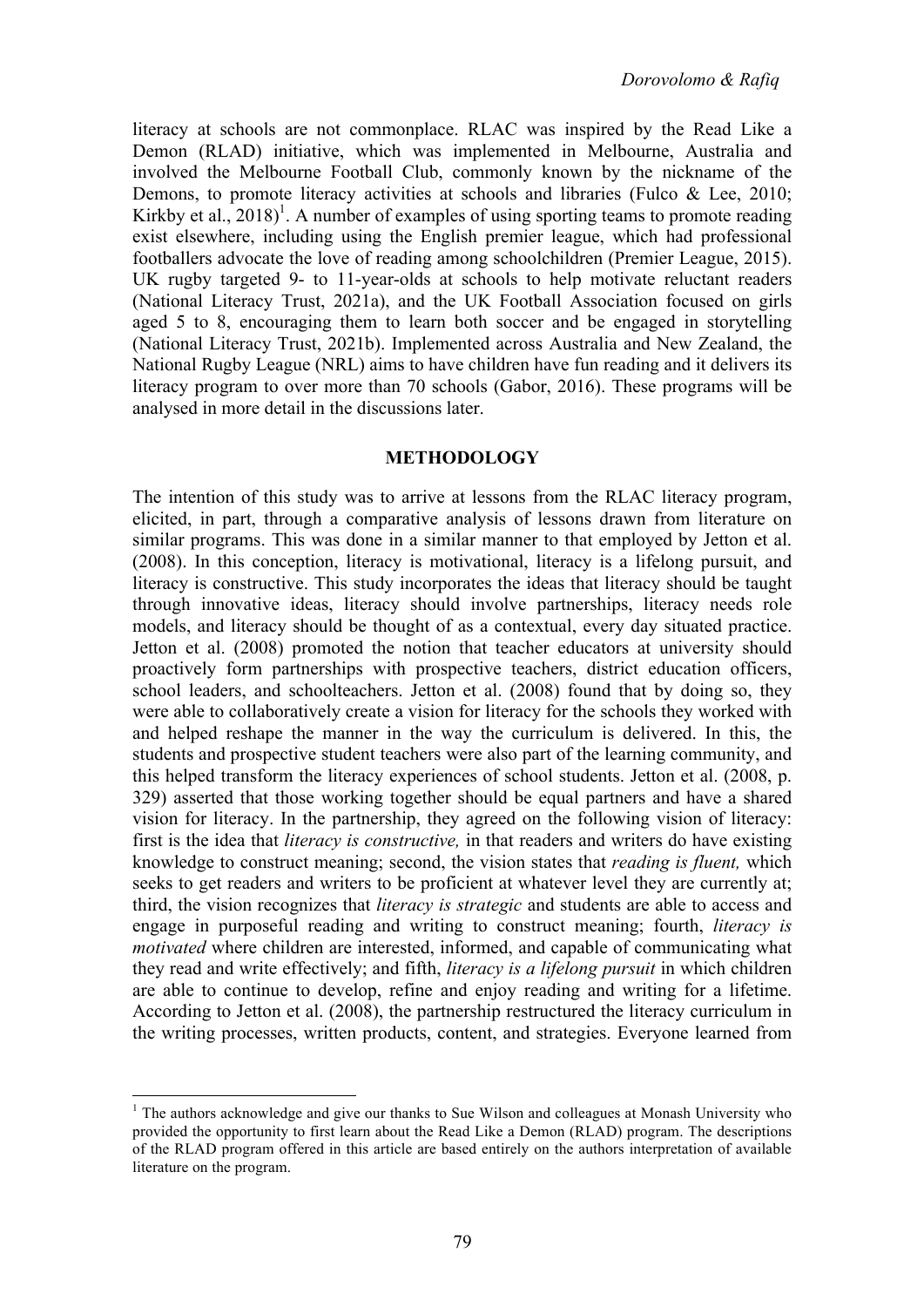*Lessons from engaging sports role models and stakeholders in the promotion of literacy* 

the partnership including preservice teachers who were able to widen their notions of literacy beyond the school and university classrooms.

This study also drew on Jetton and colleagues' (2008) use of analogical representation (Aubusson, 2002) to help communicate ideas. Jetton et al. (2008) used analogical representations to depict the literacy vision of a school, such as *literacy is strategic, or literacy is a lifelong pursuit.* Moreover, Aubusson (2002) stressed that analogical representations such as these can also provide the conceptual framework for interpreting research data. Analogies are vital thinking tools to understand a phenomenon. In this study, the analogical representations are *literacy as innovative ideas*, *literacy should involve partnerships*, *literacy need role models*, and *literacy as contextual, every day, situated practice*.

This comparative study of lessons from literacy programs using elite sports role models utilizes a qualitative case-oriented design, which generally includes two to four cases (Palmberger & Gingrich, 2013), where the contexts of each case are examined. This study focuses on a single school, single classroom case of the RLAC program and draws lessons from this case, supporting this with analysis of lessons learned from other similar literacy promotion programs utilizing elite sports role models (for example, Fulco & Lee, 2010; Gabor, 2016; Kirkby et al. 2018; National Literacy Trust, 2021a, 2021b). To identify key lessons from literacy programs, this study relied on the secondary data about RLAC presented in Rafiq and Dorovolomo (2020) and secondary data presented in available, relevant literature. The RLAC project utilized focus groups with the pupils and readers for data collection (Rafiq & Dorovolomo, 2020). RLAC received ethics approval from the Fiji Ministry of Education.

The reliance on secondary data is a limitation of this study. Chandola (2021, p.121) noted that "one of the biggest limitations of using secondary data is that you are limited to the data that is already collected". Second-hand information can, nevertheless, be used to advance further strategies for how to optimize student learning in the future. However, there is an enormous volume of publications, and analysis of secondary data has become a more prevalent and viable options for researchers to add to current knowledge, help make recommendations and influence student learning (Chandola, 2021). Furthermore, Davis-Kean and Jager (2017) stated that secondary data is crucial for understanding how children learn and interact across educational contexts, highlighting that the use of secondary data is an important and "novel idea" (p. 4).

### **Data analysis**

This study incorporated the five practical steps advocated by Esser and Vliegenthart (2017) to organize comparative data. Whilst this study is not directly comparing two or more cases, drawing on a comparative approach provides a carefully contextualized analysis that allows for comparison across available literature and with future cases. Esser and Vliegenthart's (2017) first step is the *contextual description* of systems, cultures, and phenomenon of interest. The phenomenon of interest in this case study is that the program used elite sports persons to read aloud for school children at school and helped class teachers and schools to organize literacy activities.

The second step involved recognizing *functional equivalents* so that objects with similar roles could be meaningfully compared (Esser & Vliegenthart, 2017). In considering the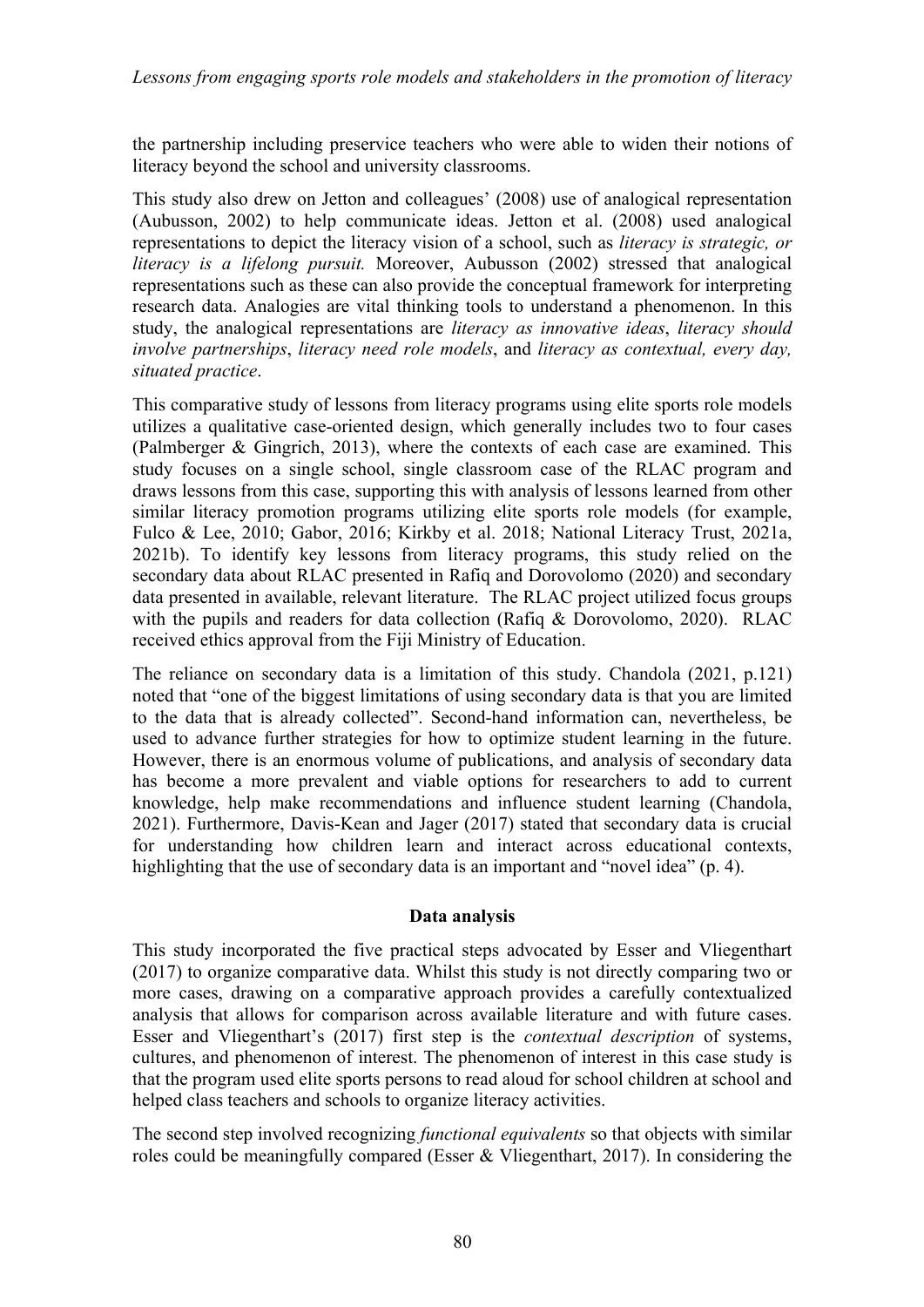potential for comparison of RLAC to other similar cases, the phenomenon of interest (as noted above) and the purposes and benefits of the program in relation to promoting reading are likely to be the functional equivalents that can be meaningfully compared.

The third step was to establish *classifications and typologies* so that there were identifiable and shared characteristics; this helped make meaningful differentiations and similarities between systems and objects (Esser & Vliegenthart, 2017). Analysis of the secondary data from the RLAC program produced "takeaways" and lessons that were derived in an inductive manner (Gray, 2014), which means they emerged from the study rather than deductively from an established theory or framework.

*Explanation* was the fourth step, where the classifications needed explanations to help reveal relationships and operationalize variables (Esser & Vliegenthart, 2017). The third and fourth steps were combined, providing the classification or category as well as explaining them to distinguish each. The following four "takeaways" or lessons emanated from the RLAC project:

- 1. Literacy through innovative ideas: The use of elite sports persons to read aloud for school children and participate in related activities are not commonly occurring ideas and are innovative and creative programs.
- 2. Literacy should involve partnerships: Improving children's literacy levels must involve building rapport and successful partnerships with stakeholders.
- 3. Literacy needs role models: This acknowledges that children need role models and significant others to provide the inspiration and enjoyment of literacy activities such as reading and writing.
- 4. Literacy as contextual, every day, situated practice: That literacy is contextual and should manifest itself through meaningfully interacting with others.

The fifth step involves drawing lessons across countries and locations to enable solutions and suggestions (Esser & Vliegenthart, 2017). The four lessons outlined above will now be expanded upon in the following discussion, including suggestions, general conversations, and possible solutions.

# **DISCUSSIONS**

# **Literacy through innovative ideas**

The first lesson from this study is that involving elite sports athletes in students' literacy activities is an innovative idea that is not widely utilized. The UK *Premier League Reading Stars* program mentioned above helped motivate struggling readers and stimulated improvements in student achievements in other subjects because being literate is vital to attainment in other subjects (Premier League, 2015). The UK *Rugby Reading Champions*, also mentioned above, was underpinned by rugby values, such as teamwork, respect, enjoyment, discipline, and sportsmanship, were often run over 10 weeks and were aimed at stimulating the motivation to read and greater reading comprehension (National Literacy Trust, 2021a). The UK *Shooting Stars* program, run with the Football Association in the UK, which specifically encouraged girls aged 5 to 8 to learn soccer through movement and storytelling using popular Disney stories and chosen books, not only improved the girls' physical skills but also their speaking and listening skills (National Literacy Trust, 2021b).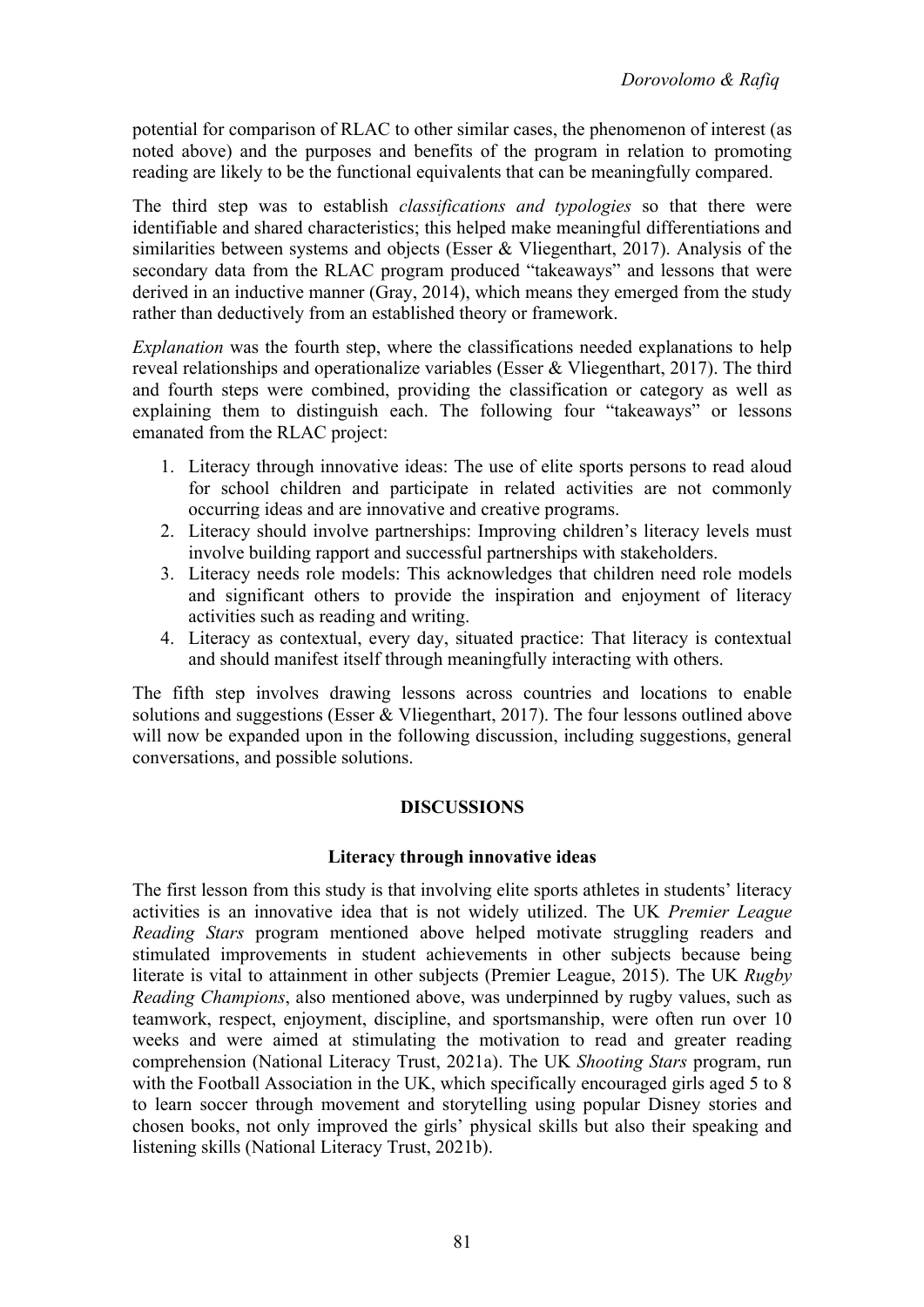The National Rugby League (NRL) of Australia collaborated with the Australian Library and Information Association in *National Simultaneous Storytime* program, which advocates for reading and literacy among school children (Gabor, 2016). Gabor (2016) reported that the program was rolled out in 70 schools in Australia and New Zealand with the message that children should not just learn to read but also enjoy and have fun reading. Delivered via face-to-face visitations, online, and digital platforms, NRL produced resources for students and teachers to make the lessons interactive. The program received positive feedback from schools and the community (Gabor, 2016).

The RLAD program (Kirkby et al., 2018) collaborates with the Melbourne Football Club to help instill a love for reading among primary school children in the Casey region. The program is comprehensive, with lessons, student activities, videos, book reviews, and writing activities (Monash University, 2015). The RLAC program (Rafiq & Dorovolomo, 2020) engaged elite Fiji sports persons to read aloud to class three students at a primary school in Suva, Fiji. While there is another program besides the RLAD in Australia using sport to encourage literacy development at school (Gabor, 2016), there has not been in Fiji.

Using sports people to engage school children meaningfully in literacy activities is innovative. Goatley and Johnston (2013) defined innovation in children's literacy as the "process through which new ideas are generated and put into productive practice––"new meaning new to this situation or this location or this community" (p. 94). The RLAC is an innovative program that adds to the literacy activities of the schools in the local context of Suva, Fiji. Goatley and Johnston (2013) stressed that whether it is inviting children to create a book themselves or be a character in a book, it is important to be innovative. Innovation involves innovative ideas or events. In the RLAC program, the class three children participated in the library week and an end-of-term party with various activities that show children that reading and being literate is important (Rafiq & Dorovolomo, 2020).

# **Literacy should involve partnerships**

The second lesson stresses that improving children's literacy levels must involve building rapport and valuable partnerships with stakeholders. Abodeeb-Gentile et al. (2016) cautioned that not all university-school partnerships have been successful but those that have been have characteristics of good planning, proper resourcing, and mutual respect among partners. As a result of a successful two-year partnership between their university, school administrators, and students, Abodeeb-Gentile et al. (2016) found markedly improved performances by pupils in their literacy-related high-stakes exams as well as content-driven professional development of teachers.

The RLAC program involved a partnership between the University of the South Pacific (USP) and participating schools and teachers. The USP funded the project, which made the RLAC program possible. The program also required partnership with the Fiji Olympic Committee and their Voice of the Athletes (VOA) initiative, which consists of elite Fiji personalities who take part in various activities in communities. Crockatt and Smythe (2000) emphasized that in order for long-term impacts of literacy initiatives to occur, establishing partnerships and local networks are crucial. Moreover, building community partnerships are particularly critical in places where there is a scarcity of resources, funds, support, and expertise. The after-school club ensures the books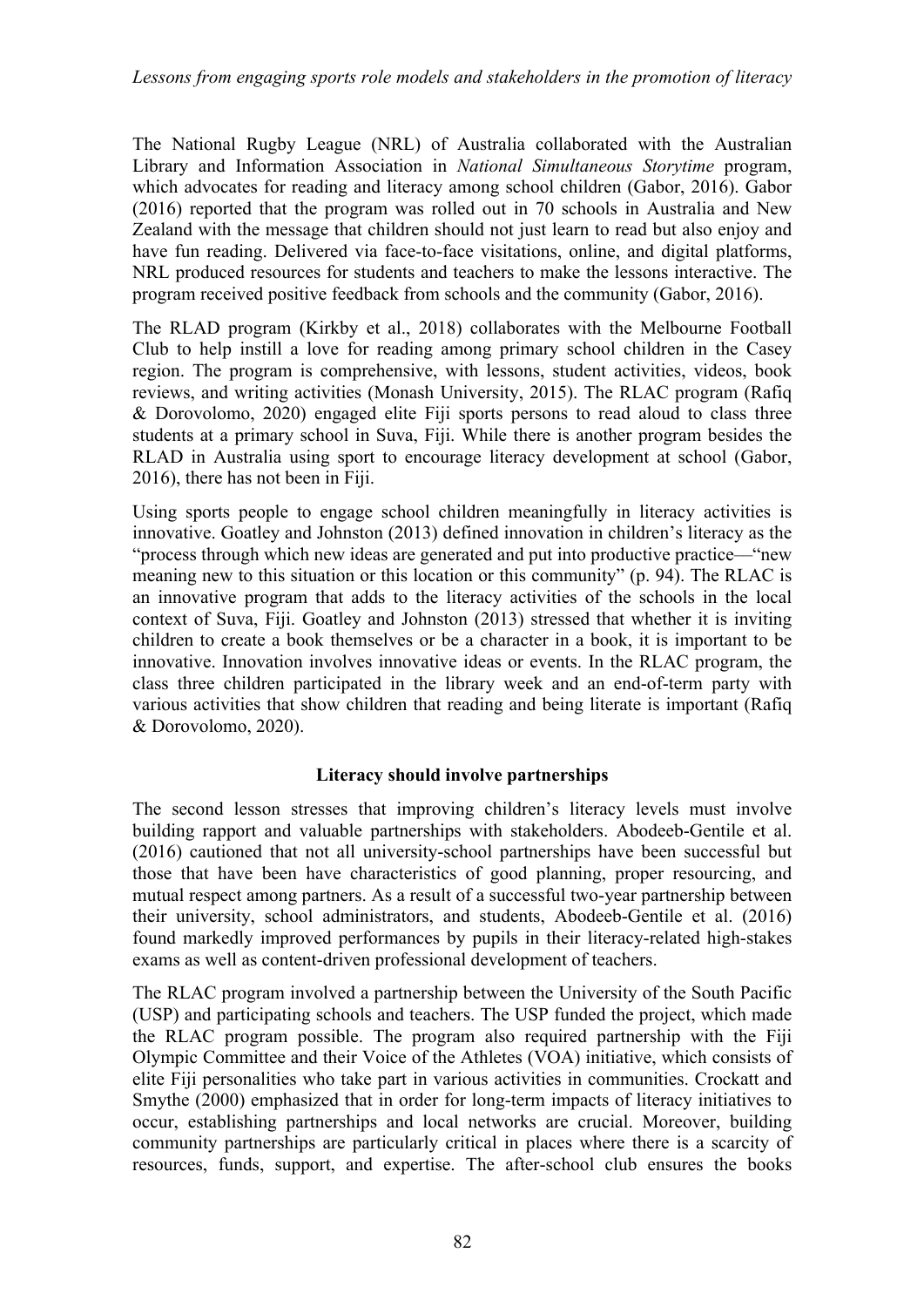children are read carry messages such as health and wellness, and other important values. Parents and guardians are also encouraged to share their experiences and possibly keep a journal of their experiences (Crockatt & Smythe, 2000). Peters et al. (2018) saw the value of a partnership between schools, parents, and universities when they organized successful literacy summer programs for children. Those who have an interest in children's literacy should work together rather than rely on normal school hours. The collaboration can also involve creating a shared literacy vision to help reshape the way literacy is implemented and experienced at the school (Jetton et al., 2008). Furthermore, Jetton and colleagues (2008) emphasized the salience of all stakeholders learning from their collaborative experiences, helping to pool valuable resources and draw on the expertise and knowledge of significant others.

## **Literacy needs role models**

The third lesson acknowledges that children need role models and significant others to provide the inspiration and enjoyment of literacy activities, such as reading and writing. For example, when the Melbourne Demons went to Alice Springs in 2014 and conducted the RLAD program, the Manager of the local library noted that it was "great for children to have role models who encourage them to read" (Davison & Bergen, 2014, p. 1). In one of their visits to Casey-Cardinia libraries in 2013, about 500 pupils attended, all drawn to the football ambassadors who were spending time to celebrate the association that children have to literacy and a love of reading (Strachan, 2013). In the RLAC program, class three students' attendance was good when champion readers were due to come visit the school (Rafiq & Dorovolomo, 2020). The VOA program with the Fiji Association of Sports and National Olympic Committee (FASANOC), with whom the RLAC initiative partnered, designed it to be a platform for elite athletes, former and current, to be role models to the community (FASANOC, 2020). Elite athletes have incredible opportunities to positively encourage the next generation of young people and crusade for worthwhile societal change (Smoll, 2015). Smoll (2015) also reminded elite sports athletes to conduct themselves in a manner that does not destroy their personal integrity and devote themselves to altruistic missions by inspiring others and be selfless in benefiting others. Improved literacy levels are not void of role modeling from significant others whom the child want to emulate. Children's literacy levels will not improve unless they have higher benchmarks to strive for.

### **Literacy as contextual, everyday, situated practice**

The fourth lesson is that literacy is contextual and should manifest itself through meaningfully interacting with others. While the RLAC initiative was inspired by the RLAD program, adaptations were necessary given that Melbourne and Suva are very different cities in size and context. Literacy activities must be contextually relevant so that they become meaningful and authentic. In addition, Shelton (2014) supports multiliteracies pedagogy in which the instructor recognize that literacy comprises situated practice in which meaning making occurs in context. It is necessary for a multiplicity of representational modes and resources be designed into the curriculum (Shelton, 2015). In the RLAD program, Kirkby and colleagues (2018) noted that prospective and practicing teachers view literacy through a "multi-literacy" lens, which is imperative for recognizing cultural and linguistic diversity and being competent in multi-literacies pedagogy. This concept was applied in the Suva RLAC program. For example, when it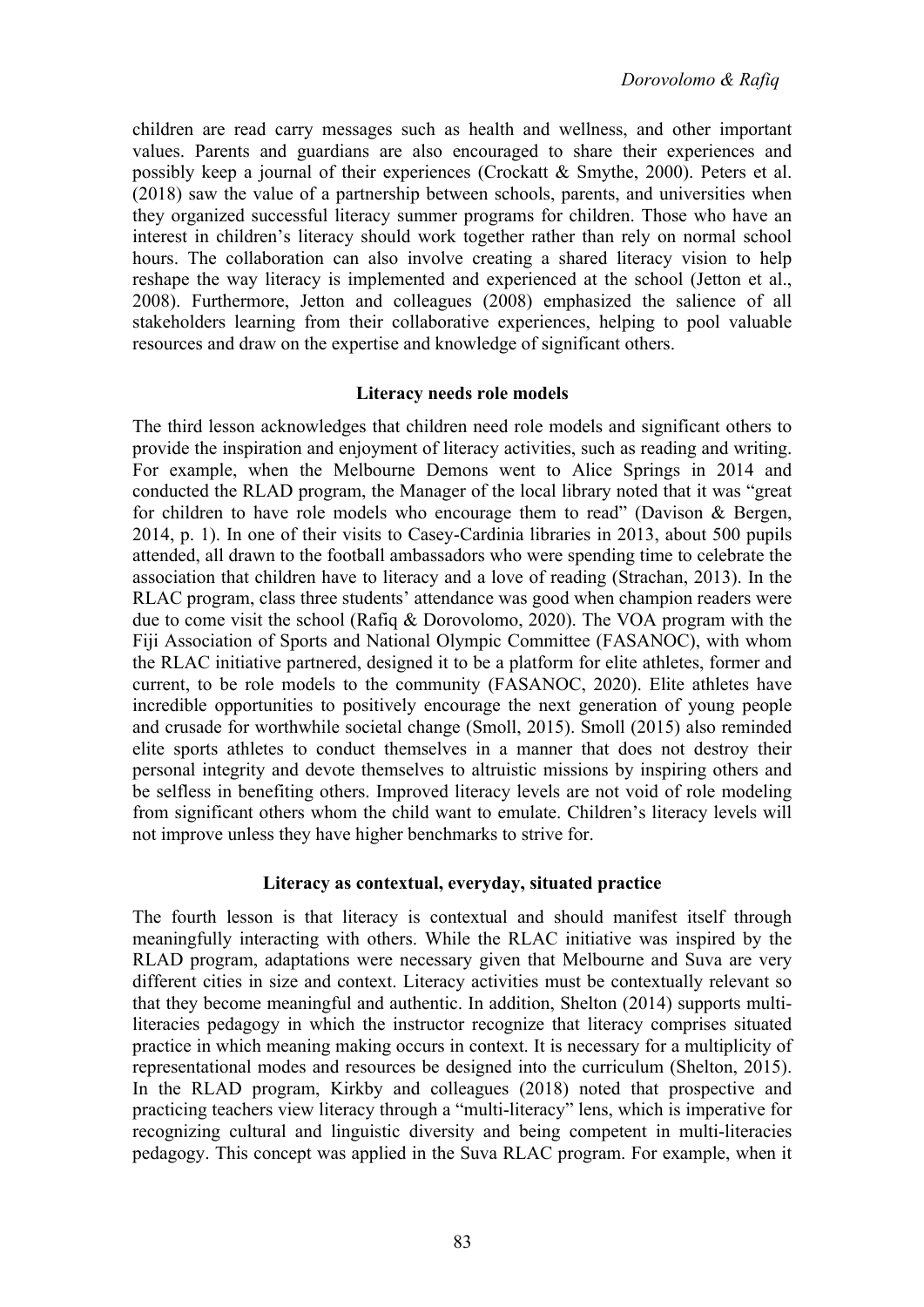*Lessons from engaging sports role models and stakeholders in the promotion of literacy* 

was fathers' day, the schoolteacher and researchers brought in books related to fathers. Books relevant to the Fiji context are also bought and used in the RLAC program. Books are chosen carefully so that they do not carry racist, sexist, and religious prejudice, all issues that are especially important for a multi-racial, multi-ethnic, and multi-religious country such as Fiji.

It is crucial to value the varying meaning-making that will ensue from reading, writing, listening, speaking, representing, and viewing. Kirkby (2018) emphasize the need for viewing literacy through both creative and critical lenses. Dharamshi (2018) supports this need by noting that critical literacy should view every day through a new lens and respect multiple perspectives. It should also promote social justice agendas and pay attention to the socio-cultural environment of the students. Getting teachers to problematize literacy materials ensures that pupils are exposed to critical literacy rather than simply accepting materials passively. This will require teacher education to take a critical stance. Educators need to implement critical and multi-literacies, not merely as topics but as critical stances (Dharamshi, 2018).

## **CONCLUSION**

The authors of this article recommend that schools be willing to collaborate with others who have an interest in improved literacy among school children and believe that it is valuable to have a network of organizations that can contribute to the school's literacy programs. Many schools do have existing literacy programs and so new agencies coming in should not see themselves as coaches and experts to change things radically, but as partners who can help to contribute to activities of the school. Sporting organizations may not necessarily be seen as partners in children's literacy, but the RLAC and other programs have begun to see this potential and are proving that they have value in promoting improved literacy levels.

The RLAC program is an innovative approach to the promotion of children's literacy development. The program utilized sporting role models that school children look up to and who have the potential to make worthwhile contributions to sparking imaginations of school children, in this case, for the love for reading and engagement with literacy materials. Children do not just learn in a void, they learn through interaction with others in society, such as parents, teachers, through other institutions, and through significant figures such as sporting role models. Students can learn from role-modeling the desired behaviours. While contexts are different and require strategies that work in particular locations, literacy programs such as those explored in this article can be adapted and are agile enough to encompass different contexts.

### **REFERENCES**

- Abodeeb-Gentile, T., Pedro, J. & Tapper, J. (2016). Translational research in education: The benefits of a partnership that examines the impact of professional development on early-literacy outcomes. *Delta Kappa Gamma Bulletin: International Journal of Professional Educators, 82*(3), 35-47.
- Aubusson, P. (2002). Using metaphor to make sense and build theory in qualitative analysis. *The Qualitative Report, 7*(4), 1-14.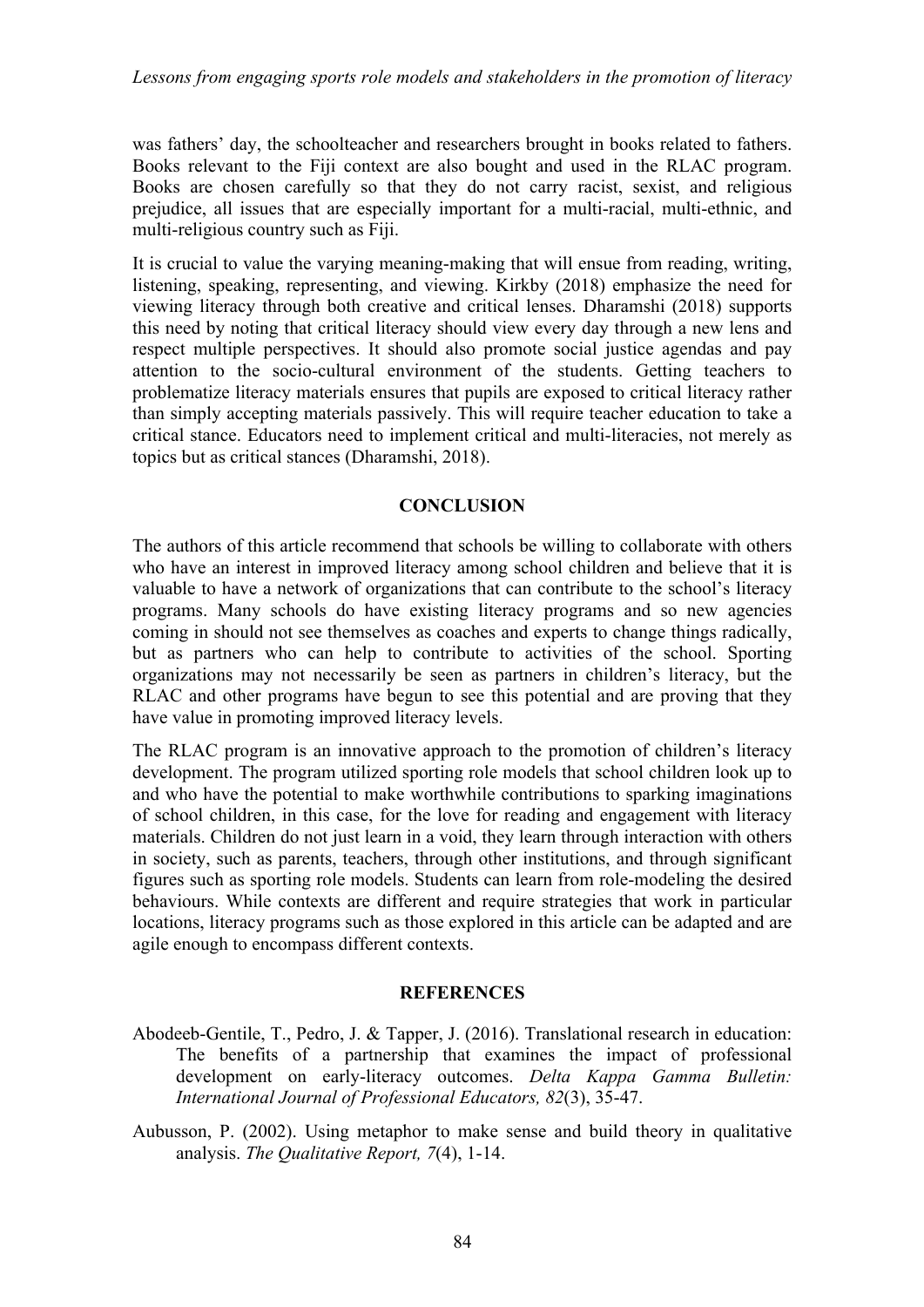- Chai, H., Elston, A. E. & Kramer, T. A. (2020). Focus on literacy needs: Partnering to support balanced literacy instruction. *Reading Improvement, 67*(3), 117-130.
- Chandola, T. (2021). Complexities of working with secondary data: Limitations of archival and secondary data analysis. In T. Chandola & C. Booker (Eds.). *Archival and secondary data* (pp. 119-129). SAGE.
- Crockatt, K. & Smythe, S. (2000). *Building culture and community: Family and community literacy partnerships in Canada north.* University of British Columbia.
- Davis, P. & Jager, J. (2017). Using secondary data analysis for educational research. In *Handbook of Educational Research* (pp. 1-150)*.* SAGE.
- Davison, G. & Bergen, P. (2014). *Library to host Melbourne Demons*. Alice Springs Town Council. https://alicesprings.nt.gov.au/council/media/mediareleases/2014/alice-springs-public-library-hosts-melbourne-demons
- Dharamshi, P. (2018). Seeing the everyday through new lenses. *Teacher Education Quarterly, 45*(1), 7-29.
- Esser, F. & Vliegenthart, R. (2017). Comparative research methods. In J. Matthes (Ed.). *The International Encyclopedia of Communication Research Methods (pp. 1-22).* John Wiley & Sons.
- FASANOC (2020). *Fiji NOC's Voices of the Athletes programme to draw inspiration from IOC # Stay Strong campaign*. Retrieved from https://www.anocolympic.org/noc-highlights/fiji-nocs-voices-of-the-athletesprogramme-to-draw-inspiration-from-ioc-staystrong-campaign/
- Fulco, C. & Lee, D. (2010). Read like a demon: Football heroes promoting reading to primary school students. *Aplis, 23*(4), 151-156.
- Gabor, M. (2016). *NRL promotes reading and literacy*. https://www.nrl.com/news/2016/05/25/nrl-promotes-reading-and-literacy/
- Goatley, V. J. & Johnston, P. (2013). Innovation, research and policy: Evolution in classroom teaching. *Language Arts, 91*(2), 94-104.
- Gray, D. E. (2014). *Doing research in the real world.* Sage.
- Janiak, R. (2003, April 21-25). *Empowering parents as reading tutors: An example of a family school partnership for children's literacy development*. Paper presented at the Annual Meeting of the American Educational Research Association, Chicago, United States.
- Jetton, T. L., Cancienne, M. B. & Greever, B. (2008). The evolving roles of faculty learning communities: A university/high school literacy partnership. *Theory into Practice, 47*(4)*,* 327-335*.*
- Kirkby, J., Caraboth, K. & Corrigan, D. (2018). Beyond classroom walls: How industry partnerships can strengthen pre-service literacy teachers' identities. In A. Fitzgerald, G. Parr, & J. Williams (Eds.), *Re-imaging professional experience in*  initial teacher education: Narratives of learning, (pp. 37-54). Springer.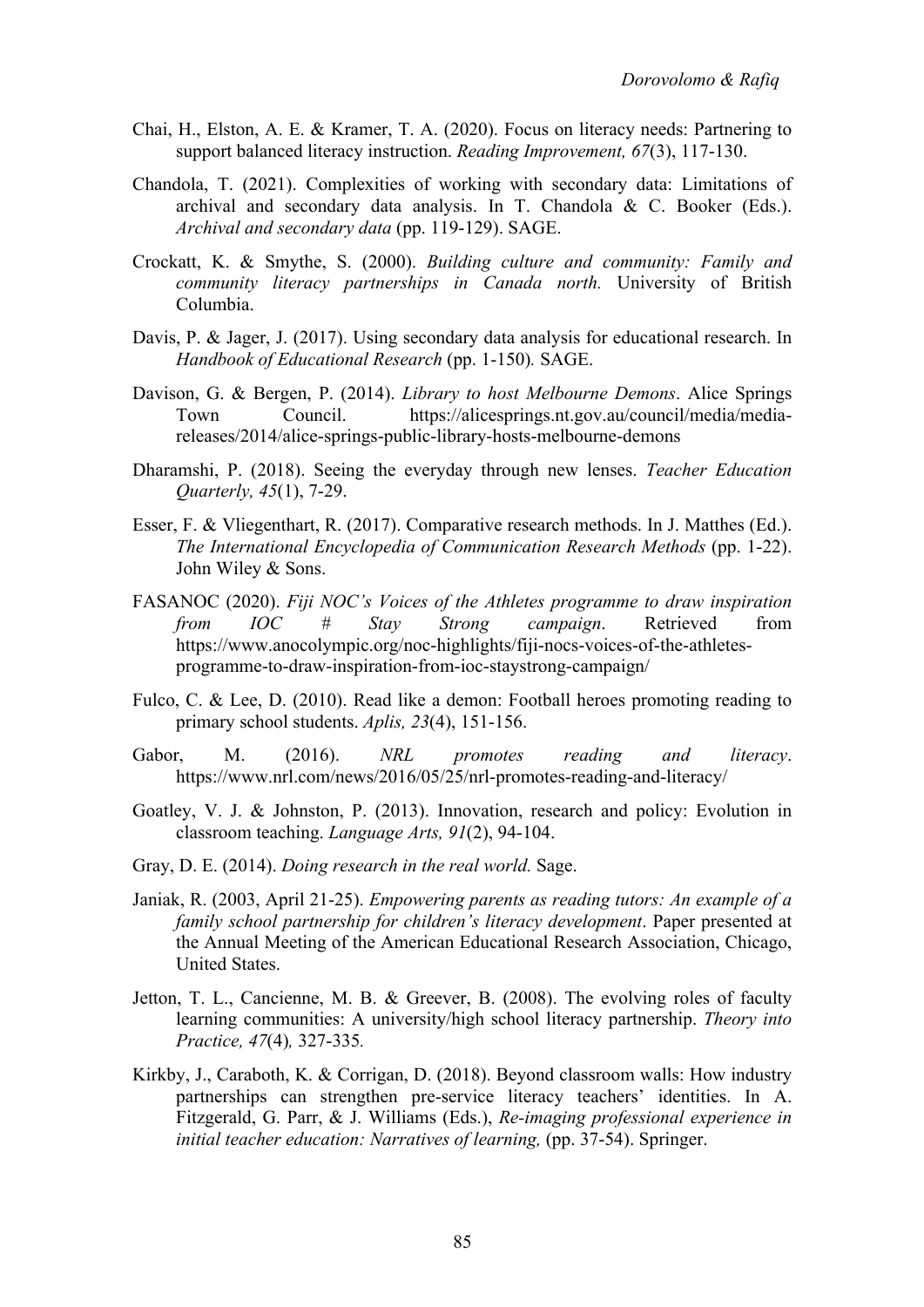- Lyle, J. (2009). *Sporting success, role models and participation: A policy related review*. Edinburgh: Sports Scotland.
- Meyers, S., Cydis, S. & Haria, P. (2015). A partnership between professors and middle school teachers to improve literacy skills of adolescents: A pilot study. *Reading Improvement, 52*(4), 147-158.
- Monash University (2015). *Read like a demon.* https://www.monash.edu/news/articles/read-like-a-demon
- National Literacy Trust (2021a). *Rugby reading champions.*  https://literacytrust.org.uk/programmes/sport-and-literacy/rugby-readingchampions/
- National Literacy Trust (2021b). *Shooting stars.* https://literacytrust.org.uk/programmes/sport-and-literacy/shooting-stars/
- Palmberger, M. & Gingrich, A. (2013). Qualitative comparative practices: Dimensions, cases and strategies. In U. Flick (Ed.). *The SAGE handbook of qualitative data analysis* (pp. 94-108). SAGE.
- Peters, M. P., Fain, J. G. & Duncan, S. (2018). Explore for more: Enhancing students' literacy through a school-family-university partnership. *International Journal of Education and Literacy Studies, 6*(3), 9-19.
- Pihl, J., Carlsten, T. C. & van der Kooij, K. S. (2017). Why teacher and librarian partnerships in literacy education in the  $21<sup>st</sup>$  century? In J. Pihl, K. S. vander Kooij, T. C. Calsten (Eds.), *Teacher and librarian partnerships in literacy education in the 21st century* (pp. 1-22). Springer.
- Pomerantz, F. & Pierce, M. (2019). When do we get to read? Reading instruction and literacy coaching in a "failed" urban elementary school. *Reading Improvement, 56*(2), 89-106.
- Premier League (2015). *Lampard leads 2015 premier league reading stars launch*. https://www.premierleague.com/news/61356
- Rafiq, L. Z. & Dorovolomo, J. (2020). "Read like a champion": The use of sports role models to read story books for class three children at a Fiji school. *Directions: Journal of Educational Studies, 34*(1), 1-17.
- Ronkainen, N. J., Ryba, T. V. & Selanne, H. (2019). "She is where I'd want to be in my career": Youth athletes' role models and their implications for career and identity construction. *Psychology of Sport and Exercise, 45,* 1-8.
- Shelton, S. A. (2014). Multi-literacies in the classroom: Emerging conceptions of firstyear teachers. *Journal of Language and Literacy Education, 10*(1), 114-135.
- Smoll, F. L. (2015). *Are athletes good role models?* https://www.psychologytoday.com/nz/blog/coaching-and-parenting-youngathletes/201504/are-athletes-good-role-models